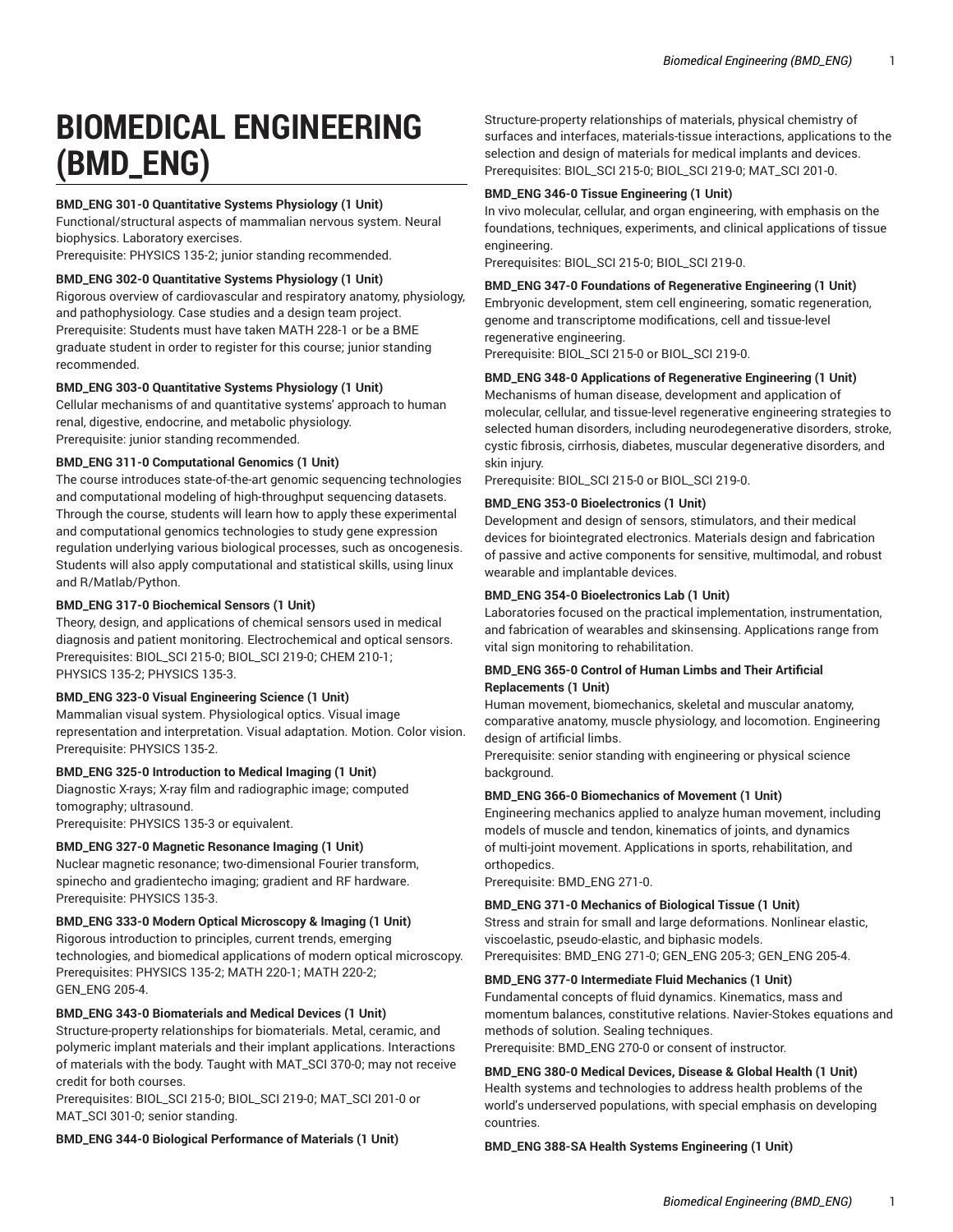Introduction to health systems in the context of disease burden with special emphasis in developing countries. We examine healthcare systems, financing, data and analytics. The course focuses primarily on health-related issues confronting South Africa and the associated social and economic impact.

Prerequisite: consent of instructor.

# **BMD\_ENG 389-SA Health Technology Management (1 Unit)**

This course provides an introduction to formal concepts and methodologies used in support of health technology planning, assessment and adoption - and related decision making - as part of costeffective healthcare delivery. Open to participants in the Global Health Technologies Program only.

# **BMD\_ENG 390-3 Biomedical Engineering Design (1 Unit)**

Continuation of a design project; independent study. May not be repeated for credit.

Prerequisites: BMD\_ENG 390-1 or BMD\_ENG 390-2; consent of instructor.

#### **BMD\_ENG 391-SA HealthCare Techology Innovation and Design (1 Unit)**

Principles and practice of medical device design for the developing world. Evaluation of user needs in the environment of under-resourced segments of South African health care system. Validation and verification of engineering design solutions. Open to participants in the Global Health Technologies Program only.

#### **BMD\_ENG 396-0 Special Topics (0.5 Unit)**

Special Topics in Biomedical Engineering, Laboratory emphasis.

#### **BMD\_ENG 398-0 Special Topics in Biomedical Engineering (0.34 Unit)** Special Topics in Biomedical Engineering, Laboratory emphasis.

#### **BMD\_ENG 401-0 Advanced Systems Physiology (1 Unit)**

Physiology of the central and peripheral nervous systems. Biophysics of the nerve cell from an engineering perspective. General overview and indepth study of original work.

#### **BMD\_ENG 402-0 Advanced Systems Physiology (1 Unit)**

Physiology of the heart, circulatory system, lungs, and respiration from an engineering perspective. General overview and in-depth study of original work.

#### **BMD\_ENG 403-0 Advanced Systems Physiology (1 Unit)**

Physiology of the renal, digestive, and endocrine systems. Membrane transport, epithelia, and second messenger systems from an engineering perspective. General overview and in-depth study of original work.

# **BMD\_ENG 404-1 Special Topics in Systems Physiology (0 Unit)**

Course will train biomedical engineering PhD students in critical analysis of scientific papers, specifically in systems physiology. Instruction in the presentation of scientific data in a manner appropriate for delivery at professional scientific meetings. BMD\_ENG 404-1 will cover neural systems physiology, BMD\_ENG 404-2 will cover cardiovascular and respiratory physiology, and BMD\_ENG 404-3 will cover endocrine, gastrointestinal, hepatic and renal physiology.

# **BMD\_ENG 404-2 Special Topics in Systems Physiology (0 Unit)**

Course will train biomedical engineering PhD students in critical analysis of scientific papers, specifically in systems physiology. Instruction in the presentation of scientific data in a manner appropriate for delivery at professional scientific meetings. BMD\_ENG 404-1 will cover neural systems physiology, BMD\_ENG 404-2 will cover cardiovascular and respiratory physiology, and BMD\_ENG 404-3 will cover endocrine, gastrointestinal, hepatic and renal physiology.

# **BMD\_ENG 404-3 Special Topics in Systems Physiology (1 Unit)**

Course will train biomedical engineering PhD students in critical analysis of scientific papers, specifically in systems physiology. Instruction in the presentation of scientific data in a manner appropriate for delivery

at professional scientific meetings. BMD\_ENG 404-1 will cover neural systems physiology, BMD\_ENG 404-2 will cover cardiovascular and respiratory physiology, and BMD\_ENG 404-3 will cover endocrine, gastrointestinal, hepatic and renal physiology.

#### **BMD\_ENG 407-0 Experimental Design and Measurement (1 Unit)**

Introductory quantitative skills required to conduct experimental research and analyze resulting data. Principles of measurement, modeling of experimental data, and statistical design of experiments.

# **BMD\_ENG 425-0 fMRI (Functional Imaging) (1 Unit)**

Cutting-edge functional imaging techniques and their applications in research and clinical practice. MRI is the predominantly discussed modality,but also includes other modalities.

#### **BMD\_ENG 426-0 MRI Modeling of Brain Physiology (1 Unit)**

Modeling of brain activity, blood flow, and tissue properties using different MRI data, including fMRI, Arterial Spin Labeling, and Diffusion Weighted Imaging. Programming-based analysis assignments in real and simulated data. Critical analysis of the literature to develop new research questions in a clinical or neuroscience application of the student's choice. Students should have already completed an MRI course.

# **BMD\_ENG 427-0 Advanced MR Imaging (1 Unit)**

The use and design of MR pulse sequences; emphasis on image contrast mechanisms and some of the more widely used MR acquisition strategies.

Prerequisite: BMD\_ENG 327-0.

#### **BMD\_ENG 429-0 Advanced Physical and Applied Optics (1 Unit)**

Theory and applications of the state-of-the-art physical optics. Topics include wave optics, Gaussian optics, Fourier optics, light propagation in continuous and turbid media, light scattering, statistical optics, and fiber optics.

#### **BMD\_ENG 444-0 Organic Nanomaterials (1 Unit)**

The materials science and chemistry of soft nanomaterials for myriad applications including nanomedicine. Preparative and synthetic approaches to organized, assembled, discrete nanomaterials will be described. Course will include an in depth discussion of advanced characterization techniques and strategies for this class of material.

#### **BMD\_ENG 445-0 Biomaterials in Synthetic Biol (1 Unit)**

A course that focuses on the emerging principles in synthetic biology that have the capability to expand the functionality of biomaterials: what properties of biomaterials 'matter', emerging techniques to control the biological-material interface, and ways of inscribing the vital functions found in biological systems into synthetic materials.

#### **BMD\_ENG 446-0 Biomaterials in Synthetic Biology (1 Unit)**

A course that focuses on the emerging principles in synthetic biology that have the capability to expand the functionality of biomaterials: what properties of biomaterials 'matter', emerging techniques to control the biological-material interface, and ways of inscribing the vital functions found in biological systems into synthetic materials.

**BMD\_ENG 448-0 Cardiovascular Biology and Engineering (1 Unit)** Molecular basis of cardiovascular development, performance, and pathogenesis; engineering analysis of cardiovascular functions; and fundamentals of cardiovascular engineering and regeneration.

# **BMD\_ENG 452-0 Transport Through Connective Tissue (1 Unit)**

Use of porous media theory to examine principles governing fluid flow and mass transfer in extracellular matrices and the application of these principles to tissue engineering.

## **BMD\_ENG 462-0 Sensory Acquisition (1 Unit)**